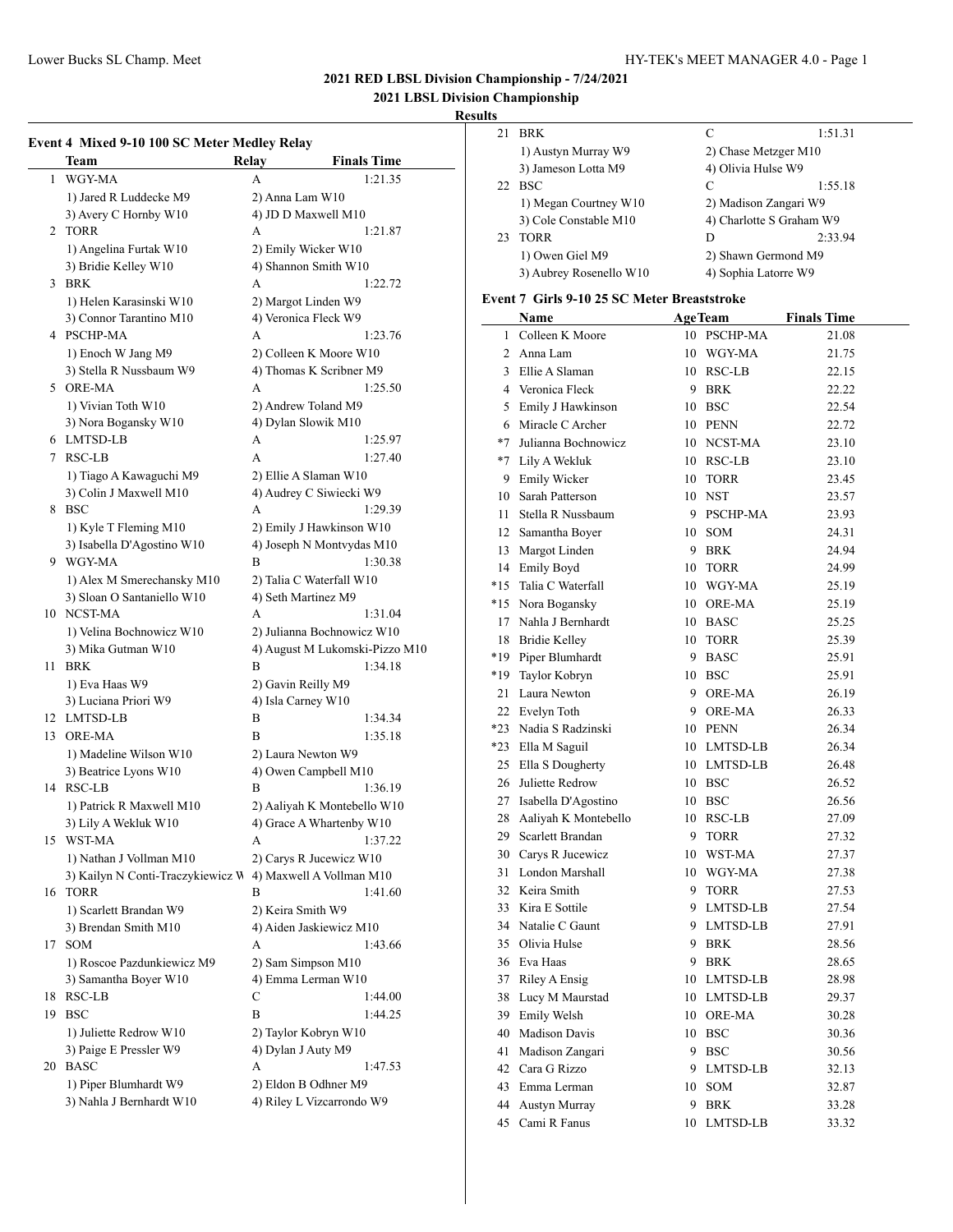**2021 LBSL Division Championship**

**Results**

|                 | (Event 7 Girls 9-10 25 SC Meter Breaststroke) |    |                |                    |  |  |  |
|-----------------|-----------------------------------------------|----|----------------|--------------------|--|--|--|
|                 | <b>Name</b>                                   |    | <b>AgeTeam</b> | <b>Finals Time</b> |  |  |  |
| 46              | Julia Burnett                                 |    | 9 RSC-LB       | 33.48              |  |  |  |
|                 | 47 Laura M Kim                                |    | 9 RSC-LB       | 34.06              |  |  |  |
|                 | 48 Charlotte S Graham                         |    | 9 BSC          | 36.40              |  |  |  |
|                 | 49 Jolie G Gamache                            |    | 9 LMTSD-LB     | 36.78              |  |  |  |
|                 | 50 Julissa Navarro                            | 9  | <b>BRK</b>     | 41.52              |  |  |  |
|                 | Event 8 Boys 9-10 25 SC Meter Breaststroke    |    |                |                    |  |  |  |
|                 | Name                                          |    | <b>AgeTeam</b> | <b>Finals Time</b> |  |  |  |
| 1               | Kyle T Fleming                                |    | $10$ BSC       | 21.75              |  |  |  |
|                 | 2 Luke J Pickett                              |    | 9 PSCHP-MA     | 23.06              |  |  |  |
|                 | 3 Enoch W Jang                                |    | 9 PSCHP-MA     | 23.09              |  |  |  |
| 4               | Jared R Luddecke                              |    | 9 WGY-MA       | 23.31              |  |  |  |
|                 | 5 Liam Morales                                |    | 10 PENN        | 24.68              |  |  |  |
|                 | 6 MJ Pyle                                     |    | 9 NST          | 25.07              |  |  |  |
| $7\phantom{.0}$ | Harrison E Wisniewski                         |    | 10 LMTSD-LB    | 25.08              |  |  |  |
| 8               | Patrick R Maxwell                             |    | 10 RSC-LB      | 25.25              |  |  |  |
| 9               | Emmett U Titsch                               |    | 10 PENN        | 25.28              |  |  |  |
| 10              | Vlad Yemets                                   |    | 10 WGY-MA      | 26.09              |  |  |  |
| 11              | Henry A Sokolis                               |    | 10 PSCHP-MA    | 26.43              |  |  |  |
|                 | 12 Jackson D Revak                            |    | 10 LMTSD-LB    | 27.33              |  |  |  |
|                 | 13 Adams F Bollinger                          |    | 10 RSC-LB      | 27.42              |  |  |  |
|                 | 14 Nathaniel J Tobey                          |    | 10 LMTSD-LB    | 28.16              |  |  |  |
|                 | 15 Dylan J Auty                               |    | 9 BSC          | 28.50              |  |  |  |
| 16              | Joseph N Montvydas                            |    | 10 BSC         | 29.34              |  |  |  |
| 17              | Nolan P Oconnell                              |    | 9 LMTSD-LB     | 29.40              |  |  |  |
| 18              | Sam A Long                                    |    | 9 LMTSD-LB     | 29.47              |  |  |  |
| 19              | Eldon B Odhner                                |    | 9 BASC         | 29.70              |  |  |  |
| 20              | George Platt                                  |    | 9 ORE-MA       | 29.74              |  |  |  |
| 21              | Guy L Horne                                   | 9  | LMTSD-LB       | 29.88              |  |  |  |
| 22              | Logan Barry                                   | 10 | ORE-MA         | 30.25              |  |  |  |
| 23              | Chris c Golis                                 | 9  | <b>NST</b>     | 30.85              |  |  |  |

|  | 21 Guy L Horne       | 9 | LMTSD-LB    | 29.88 |
|--|----------------------|---|-------------|-------|
|  | 22 Logan Barry       |   | 10 ORE-MA   | 30.25 |
|  | 23 Chris c Golis     |   | 9 NST       | 30.85 |
|  | 24 Stephen Priore    |   | 10 BRK      | 31.37 |
|  | 25 Shane M McMenamin |   | 10 PSCHP-MA | 31.66 |
|  | 26 Maxwell A Vollman |   | 10 WST-MA   | 32.35 |
|  | 27 Chase Metzger     |   | 10 BRK      | 32.81 |
|  | 28 Michael Grab      | 9 | <b>TORR</b> | 33.21 |
|  | 29 Nathan J Vollman  |   | 10 WST-MA   | 33.67 |
|  | 30 Sam Simpson       |   | 10 SOM      | 35.45 |
|  | 31 Nikhil Londhe     | 9 | <b>BSC</b>  | 37.42 |
|  | 32 Shawn Germond     |   | <b>TORR</b> | 47.35 |

### **Event 19 Girls 9-10 25 SC Meter Backstroke**

|    | <b>Name</b>       | <b>AgeTeam</b> |               | <b>Finals Time</b> |
|----|-------------------|----------------|---------------|--------------------|
|    | Avery C Hornby    | 10             | WGY-MA        | 19.44              |
|    | Vivian Toth       | 10             | <b>ORE-MA</b> | 20.19              |
| 3  | Angelina Furtak   | 10             | TORR          | 20.44              |
| 4  | Kaya R Haverkamp  | 9              | <b>PENN</b>   | 21.06              |
| 5  | Luciana Priori    | 9              | <b>BRK</b>    | 21.84              |
| 6  | Mika Gutman       |                | 10 NCST-MA    | 21.85              |
|    | Emily J Hawkinson | 10             | <b>BSC</b>    | 21.87              |
| 8  | Brianna L Glebe   | 10             | <b>BASC</b>   | 22.60              |
| 9  | Lily A Wekluk     | 10             | RSC-LB        | 22.91              |
| 10 | Margot Linden     | 9              | <b>BRK</b>    | 23.18              |
| 11 | Apeksha Garg      | 9              | WGY-MA        | 23.33              |
| 12 | Beatrice Lyons    | 10             | ORE-MA        | 23.42              |

| 13 | Carys R Jucewicz       | 10 | WST-MA        | 23.78 |
|----|------------------------|----|---------------|-------|
|    | 14 Piper Blumhardt     | 9  | <b>BASC</b>   | 23.84 |
| 15 | Madeline Wilson        | 10 | <b>ORE-MA</b> | 23.95 |
|    | 16 Ellie A Slaman      |    | 10 RSC-LB     | 24.06 |
|    | 17 Velina Bochnowicz   |    | 10 NCST-MA    | 24.09 |
| 18 | London Marshall        |    | 10 WGY-MA     | 24.15 |
|    | 19 Liv M Prentice      |    | 10 LMTSD-LB   | 24.37 |
|    | 20 Cami R Fanus        |    | 10 LMTSD-LB   | 24.72 |
| 21 | Emily Boyd             | 10 | <b>TORR</b>   | 24.78 |
|    | 22 Grace A Whartenby   | 10 | <b>RSC-LB</b> | 25.34 |
|    | 23 Natalie C Gaunt     | 9  | LMTSD-LB      | 25.47 |
|    | 24 Audrey C Siwiecki   | 9  | RSC-LB        | 25.68 |
|    | 25 Eva Haas            | 9  | <b>BRK</b>    | 25.76 |
| 26 | Ella M Saguil          | 10 | LMTSD-LB      | 25.86 |
| 27 | Dara Thierolf          | 10 | WST-MA        | 25.95 |
|    | 28 Madison McCarthy    | 9  | RSC-LB        | 26.00 |
| 29 | Cassidy Geer           | 9  | <b>BSC</b>    | 26.34 |
| 30 | Sam K Prentice         | 10 | LMTSD-LB      | 26.53 |
| 31 | Julia Burnett          | 9  | <b>RSC-LB</b> | 26.62 |
|    | 32 Riley L Vizcarrondo | 9  | <b>BASC</b>   | 27.44 |
| 33 | Adelyn J Sokolis       | 9. | PSCHP-MA      | 27.60 |
| 34 | Taylor Kobryn          | 10 | <b>BSC</b>    | 27.77 |
| 35 | Amelia J Withers       | 9  | WGY-MA        | 28.04 |
|    | 36 Lucy M Maurstad     |    | 10 LMTSD-LB   | 28.15 |
|    | 37 Austyn Murray       | 9  | <b>BRK</b>    | 28.16 |
| 38 | Juliette Redrow        |    | 10 BSC        | 28.33 |
|    | 39 Kira E Sottile      | 9  | LMTSD-LB      | 28.43 |
|    | 40 Aubrey Rosenello    |    | 10 TORR       | 29.52 |
| 41 | Emily Galanaugh        | 10 | <b>TORR</b>   | 30.47 |
| 42 | Megan Courtney         | 10 | <b>BSC</b>    | 30.49 |
| 43 | Lucine Apik            | 9  | LMTSD-LB      | 31.78 |
|    | 44 Madison Davis       | 10 | <b>BSC</b>    | 31.82 |
| 45 | Julissa Navarro        | 9  | BRK           | 32.81 |
| 46 | Cara G Rizzo           | 9  | LMTSD-LB      | 33.85 |
| 47 | Olivia Hulse           | 9  | <b>BRK</b>    | 34.19 |
| 48 | Jolie G Gamache        | 9  | LMTSD-LB      | 34.24 |
| 49 | Sophia Latorre         | 9  | <b>TORR</b>   | 34.37 |

### **Event 20 Boys 9-10 25 SC Meter Backstroke**

|    | Name                    |    | <b>AgeTeam</b>  | <b>Finals Time</b> |  |
|----|-------------------------|----|-----------------|--------------------|--|
| 1  | August M Lukomski-Pizzo |    | 10 NCST-MA      | 18.89              |  |
| 2  | Connor Tarantino        | 10 | <b>BRK</b>      | 19.44              |  |
| 3  | Thomas H McGovern       | 10 | LMTSD-LB        | 19.78              |  |
| 4  | JD D Maxwell            | 10 | WGY-MA          | 20.29              |  |
| 5. | Colin J Maxwell         | 10 | RSC-LB          | 20.39              |  |
| 6  | Finnigan G Gugger       | 10 | RSC-LB          | 20.49              |  |
| 7  | Jackson D Revak         | 10 | LMTSD-LB        | 21.66              |  |
| 8  | Tiago A Kawaguchi       | 9  | RSC-LB          | 22.03              |  |
| 9  | Dylan Slowik            | 10 | <b>ORE-MA</b>   | 22.31              |  |
| 10 | Andrew Toland           | 9  | <b>ORE-MA</b>   | 22.63              |  |
| 11 | Emmett U Titsch         | 10 | <b>PENN</b>     | 22.68              |  |
| 12 | Avi R Patel             | 10 | WGY-MA          | 23.53              |  |
| 13 | Thomas K Scribner       | 9  | <b>PSCHP-MA</b> | 23.54              |  |
| 14 | Alex M Smerechansky     | 10 | WGY-MA          | 23.59              |  |
| 15 | Seth Martinez           | 9  | WGY-MA          | 23.65              |  |
| 16 | Harrison E Wisniewski   | 10 | LMTSD-LB        | 23.69              |  |
| 17 | Brendan Smith           | 10 | <b>TORR</b>     | 23.81              |  |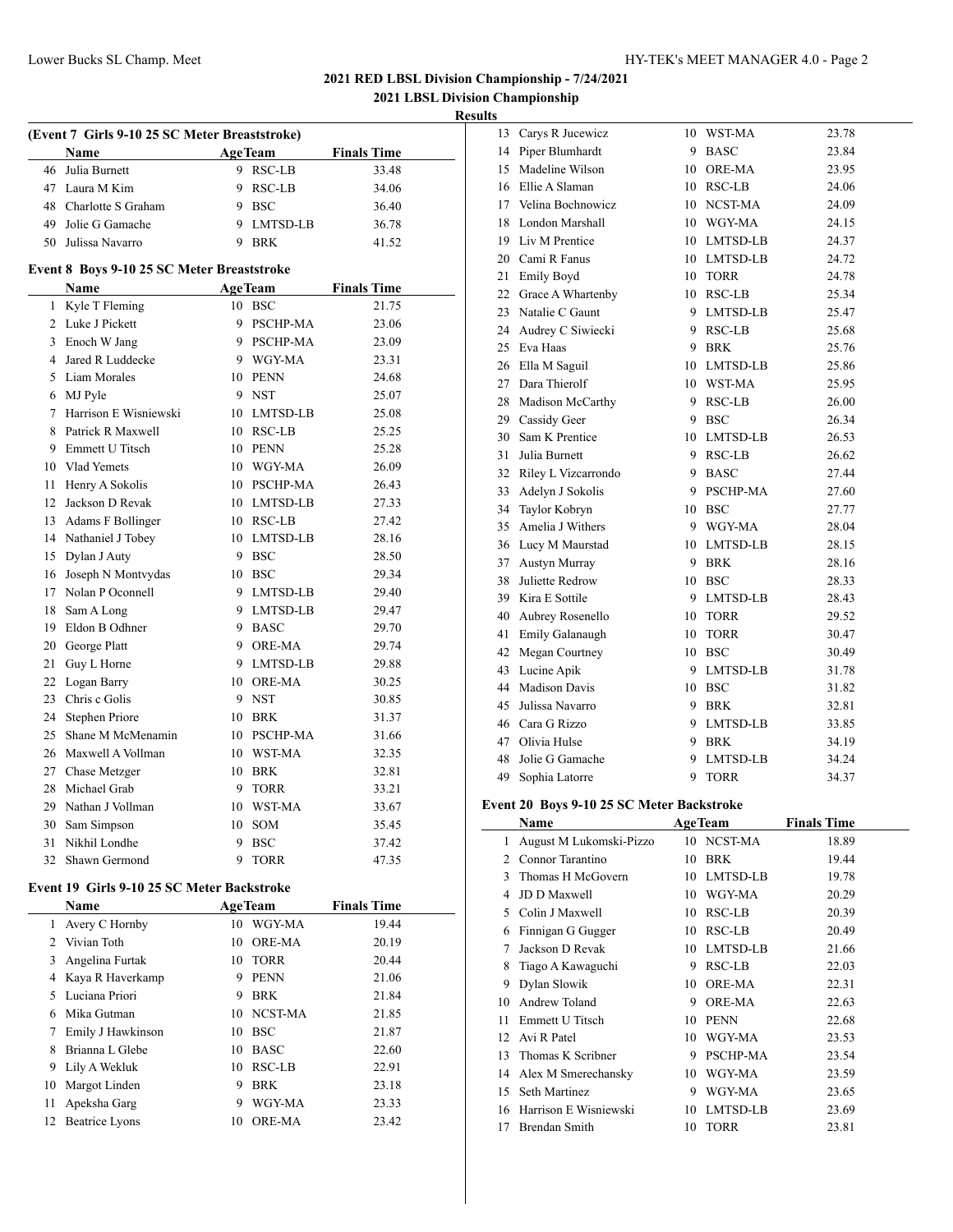**2021 LBSL Division Championship Results**

 $\overline{\phantom{a}}$ 

| (Event 20 Boys 9-10 25 SC Meter Backstroke) |                                           |                |                |                    |  |
|---------------------------------------------|-------------------------------------------|----------------|----------------|--------------------|--|
|                                             | <b>Name</b>                               | <b>AgeTeam</b> |                | <b>Finals Time</b> |  |
| *18                                         | Patrick R Maxwell                         |                | 10 RSC-LB      | 24.22              |  |
| *18                                         | Shane M McMenamin                         |                | 10 PSCHP-MA    | 24.22              |  |
|                                             | 20 Charlie Kennedy                        |                | 9 NST          | 24.67              |  |
| 21                                          | Ryder Gibson                              |                | 9 SOM          | 24.71              |  |
|                                             | 22 Xavier R Price                         |                | 9 TORR         | 24.91              |  |
|                                             | 23 Max Marsden                            |                | 10 BRK         | 24.96              |  |
|                                             | 24 Roscoe Pazdunkiewicz                   |                | 9 SOM          | 25.00              |  |
|                                             | 25 Reece Werth                            |                | 9 BRK          | 25.01              |  |
|                                             | 26 Aiden Jaskiewicz                       |                | 10 TORR        | 25.53              |  |
| 27                                          | Ryan M Creswick                           |                | 10 WST-MA      | 25.96              |  |
|                                             | 28 Stephen Priore                         |                | 10 BRK         | 26.60              |  |
| 29                                          | Michael Grab                              |                | 9 TORR         | 26.87              |  |
| 30                                          | Cole Constable                            |                | 10 BSC         | 26.88              |  |
| 31                                          | Daniel Yankilevich                        |                | 10 RSC-LB      | 27.03              |  |
|                                             | 32 Colin Lichorobiec                      |                | 10 BSC         | 27.49              |  |
|                                             | 33 Owen Campbell                          |                | 10 ORE-MA      | 27.53              |  |
|                                             | 34 Vlad Yemets                            |                | 10 WGY-MA      | 28.13              |  |
|                                             | 35 Patrick Robinson                       |                | 9 BRK          | 28.28              |  |
|                                             | 36 Luca Priori                            |                | 9 BRK          | 28.36              |  |
|                                             | 37 Jameson Lotta                          |                | 9 BRK          | 28.46              |  |
|                                             | 38 Chris c Golis                          |                | 9 NST          | 28.70              |  |
|                                             | 39 Adams F Bollinger                      |                | 10 RSC-LB      | 28.83              |  |
| 40                                          | Chase Metzger                             |                | 10 BRK         | 28.91              |  |
| 41                                          | Jonathan Horn                             |                | 9 NCST-MA      | 30.59              |  |
| 42                                          | Padraig Barry                             |                | 9 ORE-MA       | 32.84              |  |
| 43                                          | Timmy Kubicek                             |                | 10 TORR        | 33.60              |  |
|                                             | 44 Shawn Germond                          |                | 9 TORR         | 35.12              |  |
|                                             | 45 Max D Mundhenk                         |                | 9 LMTSD-LB     | 35.53              |  |
|                                             | 46 Owen Giel                              |                | 9 TORR         | 35.86              |  |
| 47                                          | Logan Barry                               |                | 10 ORE-MA      | 38.61              |  |
|                                             | 48 Nikhil Londhe                          |                | 9 BSC          | 39.42              |  |
|                                             |                                           |                |                |                    |  |
|                                             | Event 27 Girls 9-10 25 SC Meter Butterfly |                |                |                    |  |
|                                             | Name                                      |                | <b>AgeTeam</b> | <b>Finals Time</b> |  |
|                                             | 1 Helen Karasinski                        |                | 10 BRK         | 17.59              |  |
|                                             | 2 Samantha Boyer                          | 10             | SOM            | 17.76              |  |
| 3                                           | Avery C Hornby                            |                | 10 WGY-MA      | 18.00              |  |
| 4                                           | Sierra R Babcock                          | 9              | LMTSD-LB       | 18.21              |  |
| 5                                           | Nahla J Bernhardt                         | 10             | <b>BASC</b>    | 18.69              |  |
| 6                                           | Sloan O Santaniello                       |                | 10 WGY-MA      | 18.78              |  |
| 7                                           | <b>Bridie Kelley</b>                      |                | 10 TORR        | 19.00              |  |
| 8                                           | Shannon Smith                             |                | 10 TORR        | 19.35              |  |
| 9                                           | Miracle C Archer                          |                | 10 PENN        | 19.50              |  |
| 10                                          | Marcela M Allen                           |                | 10 PENN        | 19.64              |  |
| 11                                          | Isla Carney                               |                | 10 BRK         | 19.81              |  |
| 12                                          | Nora Bogansky                             |                | 10 ORE-MA      | 19.86              |  |
| 13                                          | Laura Newton                              |                | 9 ORE-MA       | 20.27              |  |
| 14                                          | Luciana Priori                            |                | 9 BRK          | 20.32              |  |
| *15                                         | Angelina Furtak                           | 10             | <b>TORR</b>    | 20.72              |  |
| *15                                         | Stella R Nussbaum                         |                | 9 PSCHP-MA     | 20.72              |  |
| 17                                          | Audrey C Siwiecki                         |                | 9 RSC-LB       | 20.90              |  |
| 18                                          | Kailyn N Conti-Traczykiewic:              |                | 9 WST-MA       | 20.91              |  |
| 19                                          | Julianna Bochnowicz                       |                | 10 NCST-MA     | 21.46              |  |
| 20                                          | Riley A Ensig                             |                | 10 LMTSD-LB    | 21.51              |  |
| 21                                          | Apeksha Garg                              | 9              | WGY-MA         | 21.86              |  |

| 22 | Beatrice Lyons       | 10 | ORE-MA          | 22.76 |
|----|----------------------|----|-----------------|-------|
| 23 | Eva Haas             | 9  | <b>BRK</b>      | 22.77 |
| 24 | Piper Blumhardt      | 9  | <b>BASC</b>     | 22.82 |
| 25 | Natalie C Gaunt      | 9  | <b>LMTSD-LB</b> | 23.34 |
| 26 | Kaya R Haverkamp     | 9  | <b>PENN</b>     | 23.37 |
| 27 | Dara Thierolf        | 10 | WST-MA          | 23.57 |
| 28 | Ella M Saguil        | 10 | LMTSD-LB        | 23.80 |
| 29 | Julia M O'Neil       | 9  | LMTSD-LB        | 24.25 |
| 30 | Liv M Prentice       | 10 | LMTSD-LB        | 24.44 |
| 31 | Aaliyah K Montebello | 10 | RSC-LB          | 24.86 |
| 32 | Mika Gutman          | 10 | NCST-MA         | 25.12 |
| 33 | Paige E Pressler     | 9  | <b>BSC</b>      | 26.29 |
| 34 | Grace A Whartenby    | 10 | RSC-LB          | 26.53 |
| 35 | Madison Zangari      | 9  | <b>BSC</b>      | 26.78 |
| 36 | Isabella D'Agostino  | 10 | <b>BSC</b>      | 27.84 |
| 37 | Scarlett Brandan     | 9  | <b>TORR</b>     | 28.31 |
| 38 | Gianna Generise      | 9  | <b>ORE-MA</b>   | 29.24 |
| 39 | Cassidy Geer         | 9  | <b>BSC</b>      | 29.38 |
| 40 | Laura M Kim          | 9  | RSC-LB          | 29.40 |
| 41 | Adelyn J Sokolis     | 9  | PSCHP-MA        | 32.55 |
| 42 | Charlotte S Graham   | 9  | <b>BSC</b>      | 35.03 |
|    |                      |    |                 |       |

# **Event 28 Boys 9-10 25 SC Meter Butterfly**

|     | Name                  |    | <b>AgeTeam</b>  | <b>Finals Time</b> |
|-----|-----------------------|----|-----------------|--------------------|
| 1   | Kyle T Fleming        |    | 10 BSC          | 17.57              |
| 2   | Connor Tarantino      | 10 | <b>BRK</b>      | 17.58              |
| 3   | Colin J Maxwell       | 10 | RSC-LB          | 18.56              |
| 4   | <b>Matthew Harris</b> | 10 | RSC-LB          | 18.76              |
| 5   | Tiago A Kawaguchi     | 9  | RSC-LB          | 18.84              |
| 6   | Gavin Reilly          | 9  | <b>BRK</b>      | 20.04              |
| 7   | <b>Liam Morales</b>   | 10 | <b>PENN</b>     | 20.57              |
| 8   | Andrew Toland         | 9  | <b>ORE-MA</b>   | 20.58              |
| 9   | Thomas K Scribner     | 9  | <b>PSCHP-MA</b> | 20.91              |
| 10  | Jared R Luddecke      |    | 9 WGY-MA        | 20.94              |
| 11  | Patrick R Maxwell     | 10 | RSC-LB          | 21.12              |
| 12  | MJ Pyle               | 9  | <b>NST</b>      | 21.41              |
| 13  | Sam A Long            | 9  | LMTSD-LB        | 22.34              |
|     | 14 Enoch W Jang       |    | 9 PSCHP-MA      | 22.76              |
| 15  | Joseph N Montvydas    | 10 | <b>BSC</b>      | 22.94              |
| 16  | Guy L Horne           | 9  | LMTSD-LB        | 23.56              |
| 17  | Charlie Kennedy       | 9  | <b>NST</b>      | 23.57              |
| 18  | Jonathan Horn         | 9  | NCST-MA         | 24.58              |
|     | 19 Shane M McMenamin  | 10 | PSCHP-MA        | 25.15              |
|     | 20 George Platt       | 9  | <b>ORE-MA</b>   | 25.84              |
| 21  | <b>Tyler Waggle</b>   | 9  | <b>BASC</b>     | 26.16              |
| 22  | Daniel Yankilevich    | 10 | RSC-LB          | 26.84              |
| 23  | Michael D Shaffer     | 10 | LMTSD-LB        | 26.85              |
| 24  | Jameson Lotta         | 9  | BRK             | 26.91              |
| 25  | Nolan P Oconnell      | 9  | LMTSD-LB        | 27.07              |
| 26  | Reece Werth           | 9  | <b>BRK</b>      | 28.69              |
| 27  | Owen Campbell         | 10 | <b>ORE-MA</b>   | 28.98              |
|     | 28 Colin Lichorobiec  | 10 | <b>BSC</b>      | 30.04              |
| 29  | Max Marsden           | 10 | BRK             | 30.19              |
|     | 30 Ryan M Creswick    | 10 | WST-MA          | 30.63              |
| 31  | Patrick Robinson      | 9  | <b>BRK</b>      | 33.34              |
| 32  | Josiah Nobre          | 9  | <b>BASC</b>     | 37.38              |
| --- | Luca Priori           | 9  | <b>BRK</b>      | <b>NS</b>          |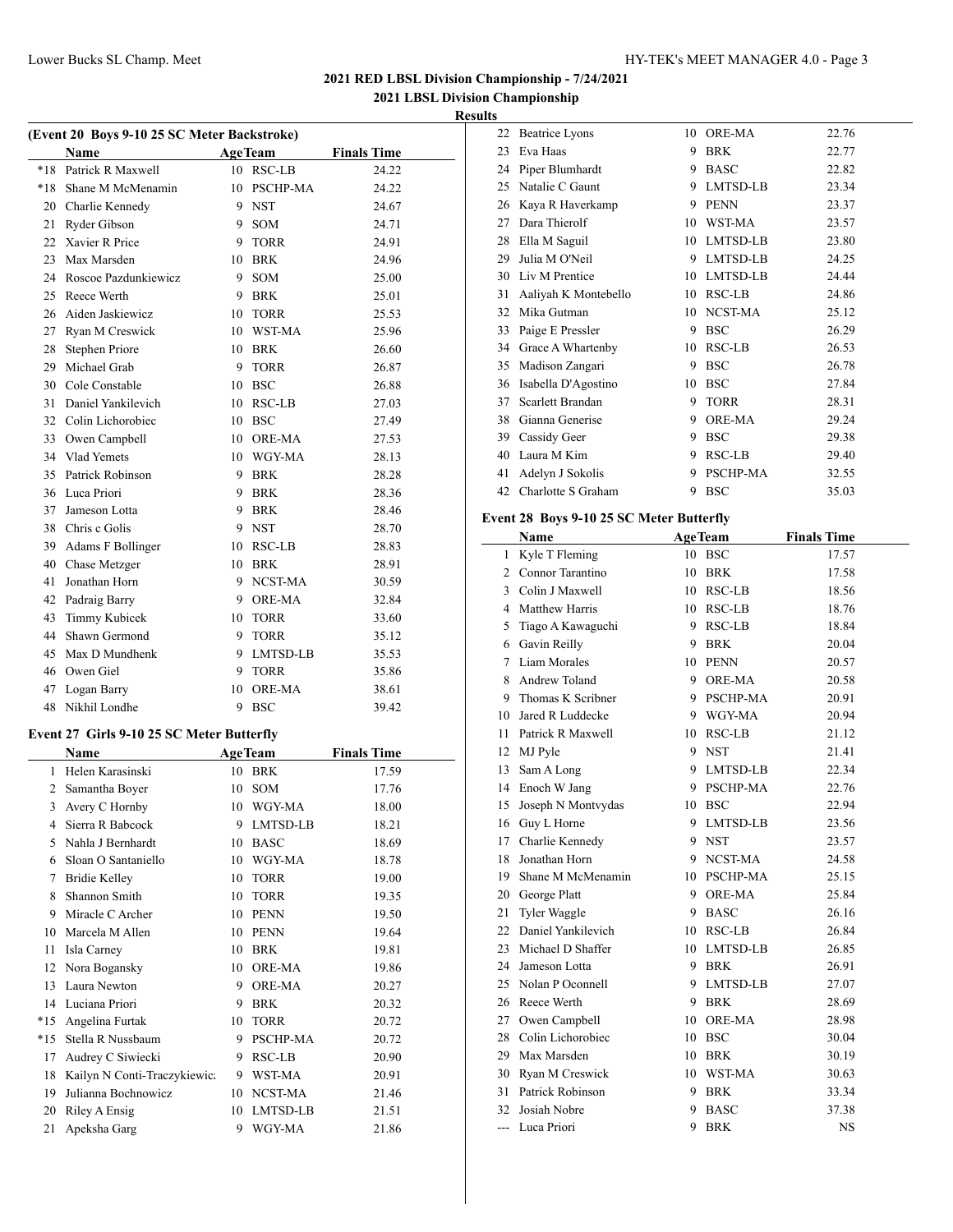**2021 LBSL Division Championship**

### **Results**

l,

| Event 35 Girls 9-10 50 SC Meter Freestyle |                                 |    |                |                    |  |  |
|-------------------------------------------|---------------------------------|----|----------------|--------------------|--|--|
|                                           | <b>Name</b>                     |    | <b>AgeTeam</b> | <b>Finals Time</b> |  |  |
| 1                                         | Vivian Toth                     |    | 10 ORE-MA      | 34.56              |  |  |
|                                           | 2 Sloan O Santaniello           |    | 10 WGY-MA      | 35.16              |  |  |
|                                           | 3 Helen Karasinski              |    | 10 BRK         | 35.57              |  |  |
|                                           | 4 Anna Lam                      |    | 10 WGY-MA      | 36.15              |  |  |
|                                           | 5 Colleen K Moore               |    | 10 PSCHP-MA    | 36.21              |  |  |
|                                           | 6 Veronica Fleck                |    | 9 BRK          | 36.58              |  |  |
|                                           | 7 Emily Wicker                  |    | 10 TORR        | 38.19              |  |  |
|                                           | 8 Angelina Furtak               |    | 10 TORR        | 38.34              |  |  |
|                                           | 9 Marcela M Allen               |    | 10 PENN        | 38.44              |  |  |
|                                           | 10 Julianna Bochnowicz          |    | 10 NCST-MA     | 40.07              |  |  |
| 11                                        | Riley A Ensig                   |    | 10 LMTSD-LB    | 40.19              |  |  |
|                                           | 12 Shannon Smith                |    | 10 TORR        | 40.56              |  |  |
|                                           | 13 Luciana Priori               |    | 9 BRK          | 40.64              |  |  |
|                                           | 14 Madeline Wilson              |    | 10 ORE-MA      | 41.24              |  |  |
|                                           | 15 Emily Boyd                   |    | 10 TORR        | 41.28              |  |  |
|                                           | 16 Nadia S Radzinski            |    | 10 PENN        | 41.40              |  |  |
|                                           | 17 Isla Carney                  |    | 10 BRK         | 41.46              |  |  |
|                                           | 18 Stella R Nussbaum            |    | 9 PSCHP-MA     | 41.72              |  |  |
|                                           | 19 Brianna L Glebe              |    | 10 BASC        | 41.75              |  |  |
|                                           | 20 Emily J Hawkinson            |    | 10 BSC         | 41.94              |  |  |
| 21                                        | Lily A Wekluk                   |    | 10 RSC-LB      | 42.09              |  |  |
|                                           | 22 Bridie Kelley                |    | 10 TORR        | 42.15              |  |  |
| $*23$                                     | Talia C Waterfall               |    | 10 WGY-MA      | 42.43              |  |  |
|                                           | *23 Lucy M Maurstad             |    | 10 LMTSD-LB    | 42.43              |  |  |
|                                           | 25 Kaya R Haverkamp             |    | 9 PENN         | 42.44              |  |  |
|                                           | 26 Laura Newton                 |    | 9 ORE-MA       | 42.53              |  |  |
|                                           | 27 Sierra R Babcock             |    | 9 LMTSD-LB     | 42.59              |  |  |
|                                           | 28 London Marshall              |    | 10 WGY-MA      | 42.82              |  |  |
|                                           | 29 Kailyn N Conti-Traczykiewic: |    | 9 WST-MA       | 43.01              |  |  |
|                                           | 30 Sarah Patterson              |    | 10 NST         | 43.03              |  |  |
| 31                                        | Ella S Dougherty                |    | 10 LMTSD-LB    | 43.22              |  |  |
|                                           | 32 Nora Bogansky                |    | 10 ORE-MA      | 43.73              |  |  |
|                                           | 33 Keira Smith                  |    | 9 TORR         | 43.90              |  |  |
|                                           | 34 Liv M Prentice               |    | 10 LMTSD-LB    | 44.96              |  |  |
|                                           | 35 Velina Bochnowicz            |    | 10 NCST-MA     | 45.04              |  |  |
|                                           | 36 Evelyn Toth                  |    | 9 ORE-MA       | 45.60              |  |  |
| 37                                        | Apeksha Garg                    | 9  | WGY-MA         | 46.07              |  |  |
|                                           | 38 Paige E Pressler             | 9  | <b>BSC</b>     | 46.22              |  |  |
| 39                                        | Isabella D'Agostino             |    | 10 BSC         | 46.46              |  |  |
|                                           | 40 Gianna Generise              |    | 9 ORE-MA       | 47.42              |  |  |
| 41                                        | Aaliyah K Montebello            |    | 10 RSC-LB      | 47.57              |  |  |
| 42                                        | Juliette Redrow                 |    | 10 BSC         | 47.62              |  |  |
| 43                                        | Kira E Sottile                  |    | 9 LMTSD-LB     | 47.68              |  |  |
|                                           | 44 Scarlett Brandan             |    | 9 TORR         | 47.80              |  |  |
| 45                                        | Julia M O'Neil                  |    | 9 LMTSD-LB     | 48.27              |  |  |
| 46                                        | Julia Burnett                   |    | 9 RSC-LB       | 48.30              |  |  |
| 47                                        | Audrey C Siwiecki               |    | 9 RSC-LB       | 48.50              |  |  |
| 48                                        | Taylor Kobryn                   |    | 10 BSC         | 48.53              |  |  |
| 49                                        | Carys R Jucewicz                |    | 10 WST-MA      | 49.45              |  |  |
|                                           | 50 Grace A Whartenby            |    | 10 RSC-LB      | 49.47              |  |  |
| 51                                        | Sam K Prentice                  |    | 10 LMTSD-LB    | 50.76              |  |  |
|                                           | 52 Riley L Vizcarrondo          |    | 9 BASC         | 50.88              |  |  |
| 53                                        | Dara Thierolf                   |    | 10 WST-MA      | 51.69              |  |  |
|                                           | 54 Madison Zangari              | 9. | <b>BSC</b>     | 51.91              |  |  |

| 55 | Emily Galanaugh    | 10 | <b>TORR</b>   | 51.95   |
|----|--------------------|----|---------------|---------|
| 56 | Megan Courtney     | 10 | <b>BSC</b>    | 52.06   |
| 57 | Amelia J Withers   | 9  | WGY-MA        | 53.68   |
| 58 | Madison McCarthy   | 9  | RSC-LB        | 54.15   |
| 59 | Adelyn J Sokolis   | 9  | PSCHP-MA      | 54.82   |
| 60 | Aubrey E Luppold   | 10 | WST-MA        | 57.41   |
| 61 | Emma Lerman        | 10 | <b>SOM</b>    | 58.18   |
| 62 | Charlotte S Graham | 9  | <b>BSC</b>    | 58.34   |
| 63 | Emily Welsh        | 10 | <b>ORE-MA</b> | 1:00.84 |
| 64 | Jolie G Gamache    | 9  | LMTSD-LB      | 1:00.88 |
| 65 | Laura M Kim        | 9  | RSC-LB        | 1:01.83 |
| 66 | Cara G Rizzo       | 9  | LMTSD-LB      | 1:03.06 |
| 67 | Austyn Murray      | 9  | <b>BRK</b>    | 1:03.73 |
| 68 | Olivia Hulse       | 9  | <b>BRK</b>    | 1:04.65 |
| 69 | Lucine Apik        | 9  | LMTSD-LB      | 1:05.21 |
| 70 | Sophia Latorre     | 9  | <b>TORR</b>   | 1:07.13 |
| 71 | Julissa Navarro    | 9  | <b>BRK</b>    | 1:10.70 |

# **Event 36 Boys 9-10 50 SC Meter Freestyle**

|                | Name                    | <b>AgeTeam</b> |             | <b>Finals Time</b> |
|----------------|-------------------------|----------------|-------------|--------------------|
| $\mathbf{1}$   | August M Lukomski-Pizzo |                | 10 NCST-MA  | 33.63              |
| $\overline{2}$ | JD D Maxwell            |                | 10 WGY-MA   | 33.96              |
|                | 3 Kyle T Fleming        |                | 10 BSC      | 34.55              |
|                | 4 Liam Morales          |                | 10 PENN     | 36.75              |
| 5              | Colin J Maxwell         |                | 10 RSC-LB   | 37.00              |
| 6              | Tiago A Kawaguchi       |                | 9 RSC-LB    | 37.46              |
| 7              | Jameson Lotta           |                | 9 BRK       | 37.77              |
| 8              | Thomas K Scribner       |                | 9 PSCHP-MA  | 38.01              |
| 9              | Matthew Harris          |                | 10 RSC-LB   | 38.18              |
|                | 10 Brandon Stavchanskiy |                | 9 NST       | 38.34              |
| 11             | Dylan Slowik            |                | 10 ORE-MA   | 38.45              |
|                | 12 Gavin Reilly         |                | 9 BRK       | 39.00              |
| 13             | MJ Pyle                 | 9              | <b>NST</b>  | 39.65              |
| 14             | Joseph N Montvydas      |                | 10 BSC      | 39.96              |
| 15             | Seth Martinez           |                | 9 WGY-MA    | 40.19              |
|                | 16 Luke J Pickett       |                | 9 PSCHP-MA  | 40.76              |
| 17             | Thomas H McGovern       |                | 10 LMTSD-LB | 40.81              |
| 18             | Jackson D Revak         |                | 10 LMTSD-LB | 41.38              |
| 19             | Alex M Smerechansky     |                | 10 WGY-MA   | 41.40              |
| 20             | Sam A Long              |                | 9 LMTSD-LB  | 41.55              |
| 21             | Maxwell A Vollman       |                | 10 WST-MA   | 42.09              |
| 22             | Henry A Sokolis         |                | 10 PSCHP-MA | 42.23              |
| 23             | Finnigan G Gugger       |                | 10 RSC-LB   | 42.97              |
|                | 24 Brendan Smith        |                | 10 TORR     | 43.30              |
|                | *25 Ryder Gibson        |                | 9 SOM       | 43.80              |
| $*25$          | Guy L Horne             |                | 9 LMTSD-LB  | 43.80              |
| 27             | Aiden Jaskiewicz        | 10             | TORR        | 44.12              |
| 28             | Owen Campbell           |                | 10 ORE-MA   | 44.41              |
| 29             | Adams F Bollinger       |                | 10 RSC-LB   | 45.04              |
|                | 30 Vlad Yemets          |                | 10 WGY-MA   | 45.43              |
| 31             | Reece Werth             |                | 9 BRK       | 45.45              |
| 32             | Avi R Patel             |                | 10 WGY-MA   | 45.59              |
|                | 33 Nathan J Vollman     |                | 10 WST-MA   | 46.75              |
| 34             | Sam Simpson             |                | 10 SOM      | 47.56              |
| 35             | Daniel Yankilevich      |                | 10 RSC-LB   | 47.57              |
|                | 36 Roscoe Pazdunkiewicz | 9.             | SOM         | 47.64              |
| 37             | Michael D Shaffer       |                | 10 LMTSD-LB | 48.31              |